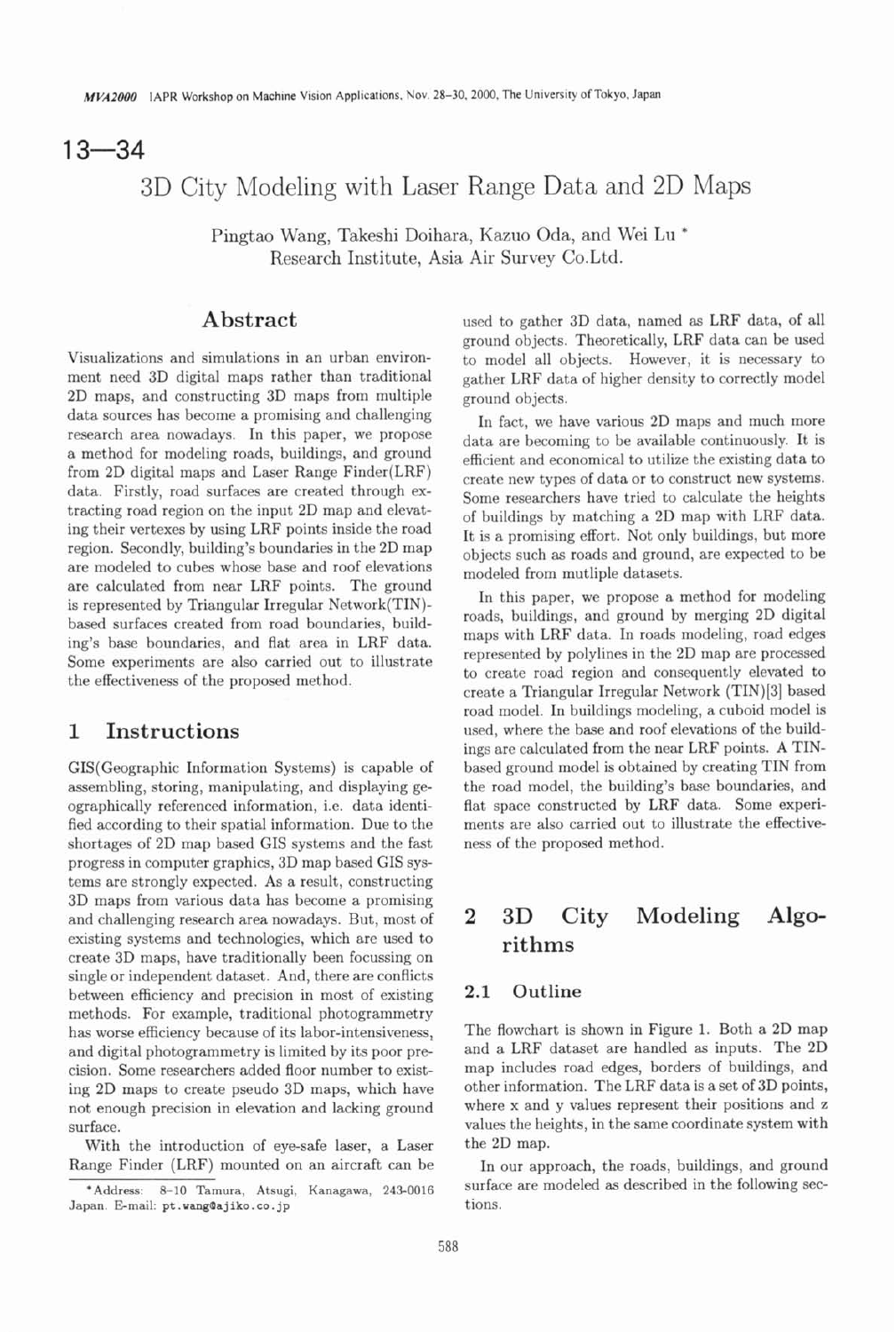

Figure 1: Flow Chart

#### **2.2 Road Modeling**

Generally, we can calculate the heights for all nodes on the road edges by finding the nearest point or near points from LRF dataset. This leads to that every road is represented by a pair of **3D** polylines, which is unadvisable for **3D** visualizations or simulations. It is desirable that roads are represented by **3D** surfaces rather than polylines in a **3D** map. In this paper, all road edges are grouped by creating and analyzing TIN, and elevated to create TIN-based **3D** road models later, as shown in Figure 2 and described in the following steps.

#### **2.2.1 Finding Road Region**

- **Pre-processing** includes connecting, deleting, and resampling. Road edges may be disconnected because digital maps are generally clipped to several blocks for convenience of storage. Connecting process is introduced to connect the clipped edges (Step **A** in Figure 2). There are also some isolated short edges or points in the layer of road edges. These short edges and points are deleted through deleting process beforehand (Step **A** in Figure **2).** Resampling process adds and deletes nodes on every road edge to let the intervals between adjoining nodes be almost equal and while keeping the road's shape (Step B in Figure 2).
- **TIN Creation** creates TIN from nodes of road edges with road edge segments as constraints (Step C in Figure 2).
- **Finding Seed Triangle** is selected from the result of TIN Creation and possesses the following characteristics: (a) is an original triangle which has not been filled as road region; (b) has one and only one road edge, named key edge; (c) with the opposite point of the key edge, named key node, belonging to another straight road edge; (d) with the height, the distance from key node to key

edge, being within the width range of real world roads; (e) has an adjcent triangle, which shares the same key edge and is not filled, named cotriangle; (f) has two acute angles except the key node; and (g) with the ratio between the height of the co-triangle and that of itself, named possibility, being more than 1 and the highest among all triangles of the TIN.

Filling and Deleting: Filling is the process of marking triangles as being within the road region from seed triangle recursively. In the filling process, any triangle around the current one is filled if the edge between the triangle and the current triangle is neither a road edge nor an end edge connecting two end points of road edges, and will be set to be the new current triangle after the filling is finished and the old current triangle is pushed to a current triangle's buffer. Filling process will be finished after all adjoining triangles around every current triangle are checked and filled if it should be. **A** road model is made of the filled triangles after deleting the unfilled triangles.



Figure 2: Road Modeling

#### **2.2.2 Elevating Roads**

- **Creating Center Lines:** For every triangle which is filled as road region before and not located at a intersection, there are one road edge and two inner edges which are inside the road region. In triangle *ABC* shown in Figure 2(h), edge *AB* is a road edge and edges *AC* and *BC* are inner edges. Points D and E are midpoints of edges *AC* and *BC* respectively. Connecting two midpoints D and E creates a short segment DE, called centerline segment which is parallel to the road edge AB. Center Lines are created by connecting all adjoning centerline segments like DE.
- **Elevating Center Lines:** The heights of the centerline's nodes are inherited from the nearest LRF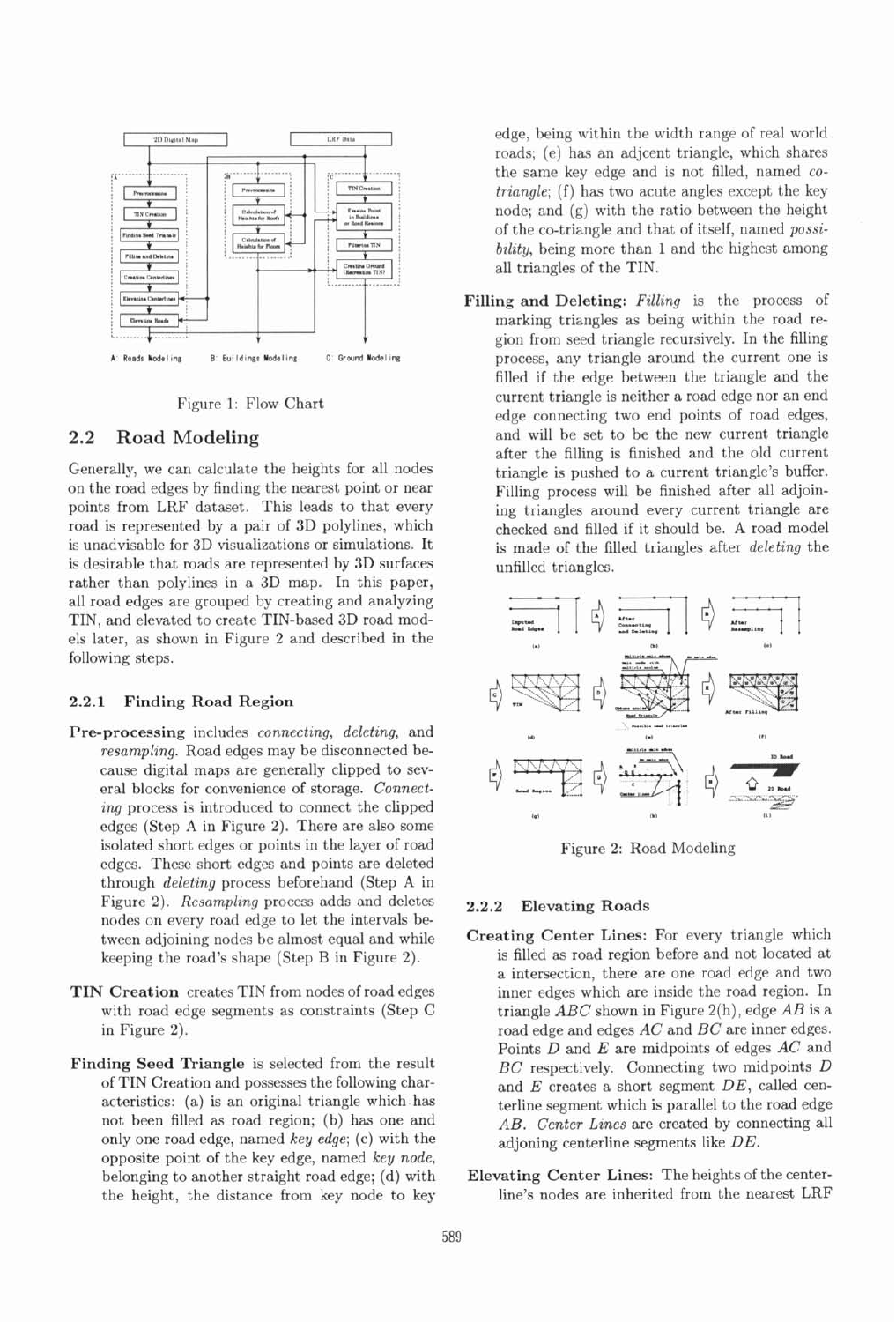point firstly, and smoothed by linear interpolation.

**Elevating Roads:** The heights of the nodes of all triangles, consisting of the road region, are equal to the heights of the points created by drawing perpendicular lines to the centerlines from the nodes.

### **2.3 Building Modeling**

In general, most 3D buildings can be described in terms of polyhedra. That is to say, buildings' boundaries can be represented by a set of planar surfaces. In our approach, the borders of 2D buildings are supposed to be correctly defined in the input 2D map, and every building consists of a cuboid element with a flat roof, although the real roof may be a inclined plane, or a gable one, or a hip one[l][?]. In case of cuboid models, a building is consisted of two boundary surfaces, roof surface and ground surface, with different heights and the side faces (Figure  $3(c)$ ). Here, two paprameters, *base elevation* and *roof elevation,* must *be* determined for modeling a building. *Base elevation* is equal to the lowest z value within all points which are the outside of the building and positioned not far away from the building's boundary polygon. *Roof elevation* is the mode value among z values of all LRF points inside the building. Our approach of modeling buildings consists of the following steps.

- **Pre-processing** includes *closing* and *deleting.* Here, closing is used to close adjoining polylines in the building layer of the 2D map because a building's boundary should be a polygon, and *deleting*  is needed to delete both left polylines(or lines) and extremely long-narrow triangles after closing. Digital maps are generally consisted of several blocks, and the processing region may cover multiple blocks (Figure  $3(a)$ ). That means some border buildings may not be polygons, such as building  $B$  in Figure 3(a) which is consisted of two polylines  $L_1$  and  $L_2$ , and needs to be merged. Moreover, many unused lines or polylines or longnarrow triangles (building  $C$ ), which are usually hiden by normal building's boundaries, are left in the digital maps and must be deleted before modeling.
- **Calculating Base Elevation:** *Base elevation* is calculated by finding the minimum z value of all points outside of the building's boundary and being within a specified distance from the boundary.
- 



Figure 3: Building Modeling

#### **2.4 Ground Modeling**

A ground surface may be obtained from contours. But, it is difficult to acquire the contours for some regions where too many man-made objects exist. If LRF data are dense enough, a ground model may also be carried out by deleting man-made objects from the LRF data and creating TIN with the left points, in the same way **as** creating a Digital Surface Model(DSM) from LRF data. Here, a dense LRF data may be too costly or impposible for some LRFs. In our approach, we try to use the modeled buildings and roads, obtained in previous sections, and LRF data to model the ground, even though LRF data's density is lower. **A** TIN-based model of the ground can be obtained through following steps.

**Creating TIN** from the entire LRF data.

- **Deleting triangles** from the created TIN, if any vertex of the triangle is inside the building's boundaries or road regions.
- **Filtering triangles** by calculating the normal directions of the left triangles and deleting the triangles which are evidently slant.
- **Modelling Ground** by creating TIN again from the undeleted LRF points, with the constraint of building's base boundaries and modeled roads obtained in previous sections.

## **3 Experiments**

The 2D digital map used in our experiment is a TEPCO digital map, with the specifications shown in Table 1, and the input LRF data is acquired by an Airborne Laser Terrain Mappers (ALTM1020, Optech Inc.) at the conditions shown in Table 2.

Table 1: Specifications of the used 2D map

| Coordinate | planar rectangular |
|------------|--------------------|
| Scale      | 1/500              |
| Mesh       | $400m \times 250m$ |
| Layers     | Buildings, Roads,  |
| File type  | <b>DXF</b>         |

**Calculating Roof Elevation:** *Roof elevation* is ob- Figure 4(a) shows the 2D map, where buildings ap tained by finding all points inside the building's pear as filled polygons and roads are represented as boundary and calculating their mode z value. polylines. Figure 4(b) shows the DSM of the same area, which is created by the measured 3D LRF points